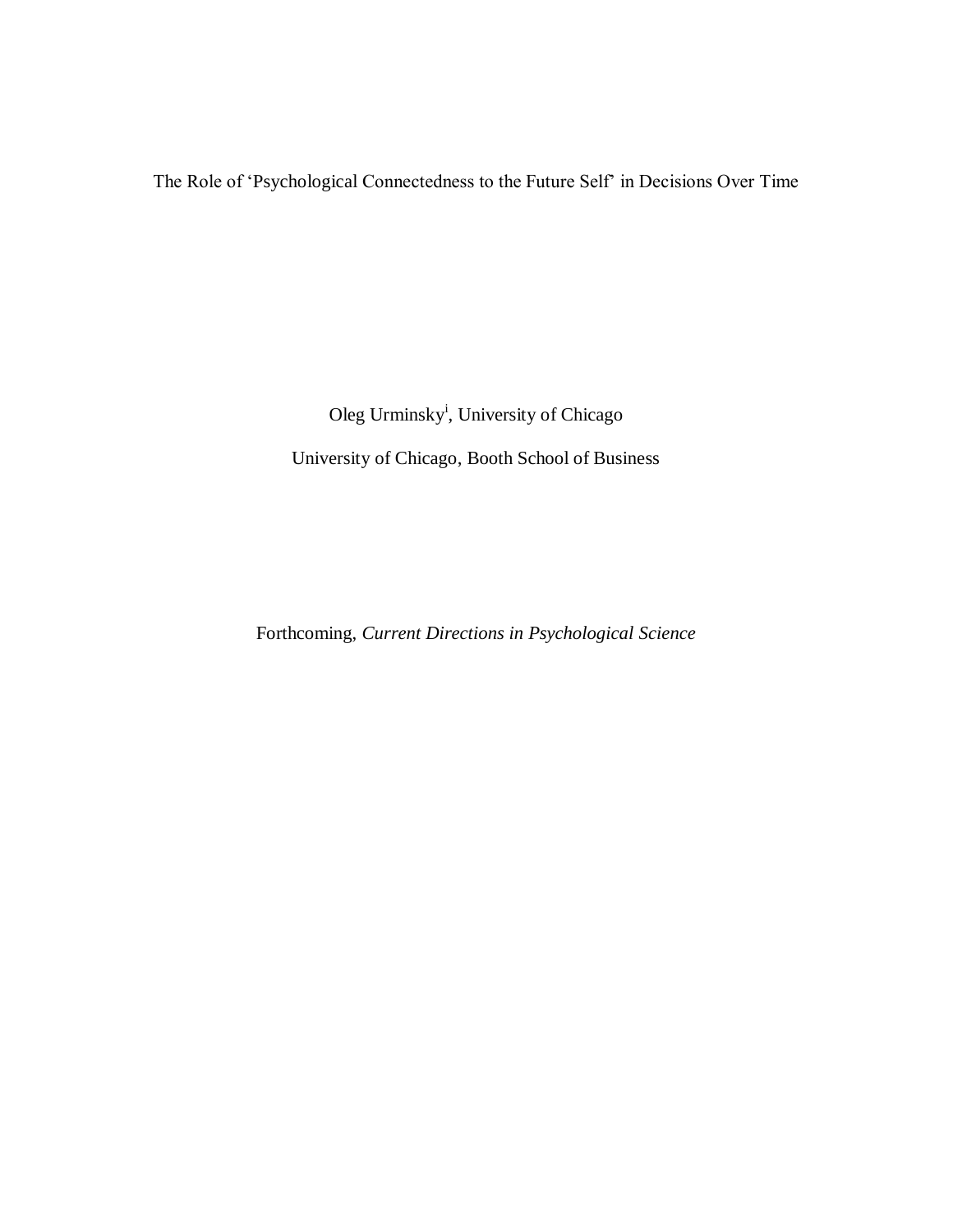## Abstract

What motivates people to make decisions in the present that benefit their self in the future? An emerging literature suggests that far-sightedness is influenced by the degree of connection people perceive between their present and future self. People who see their core identity as changing and see their future self as substantially different, are less likely to forego benefits in the present to ensure larger deferred benefits to be enjoyed by that future self they are not as connected to. Recent lab, field and neural evidence relate connectedness to time discounting, as well as more generally to a range of provident behaviors. The review discusses what is known and what remains to be studied about the bases of perceived connectedness, how people incorporate connectedness into their decision-making and which psychological and contextual factors may influence the role of connectedness in decision-making.

Keywords: decision making, future self, far-sightedness, identity, psychological connectedness, time discounting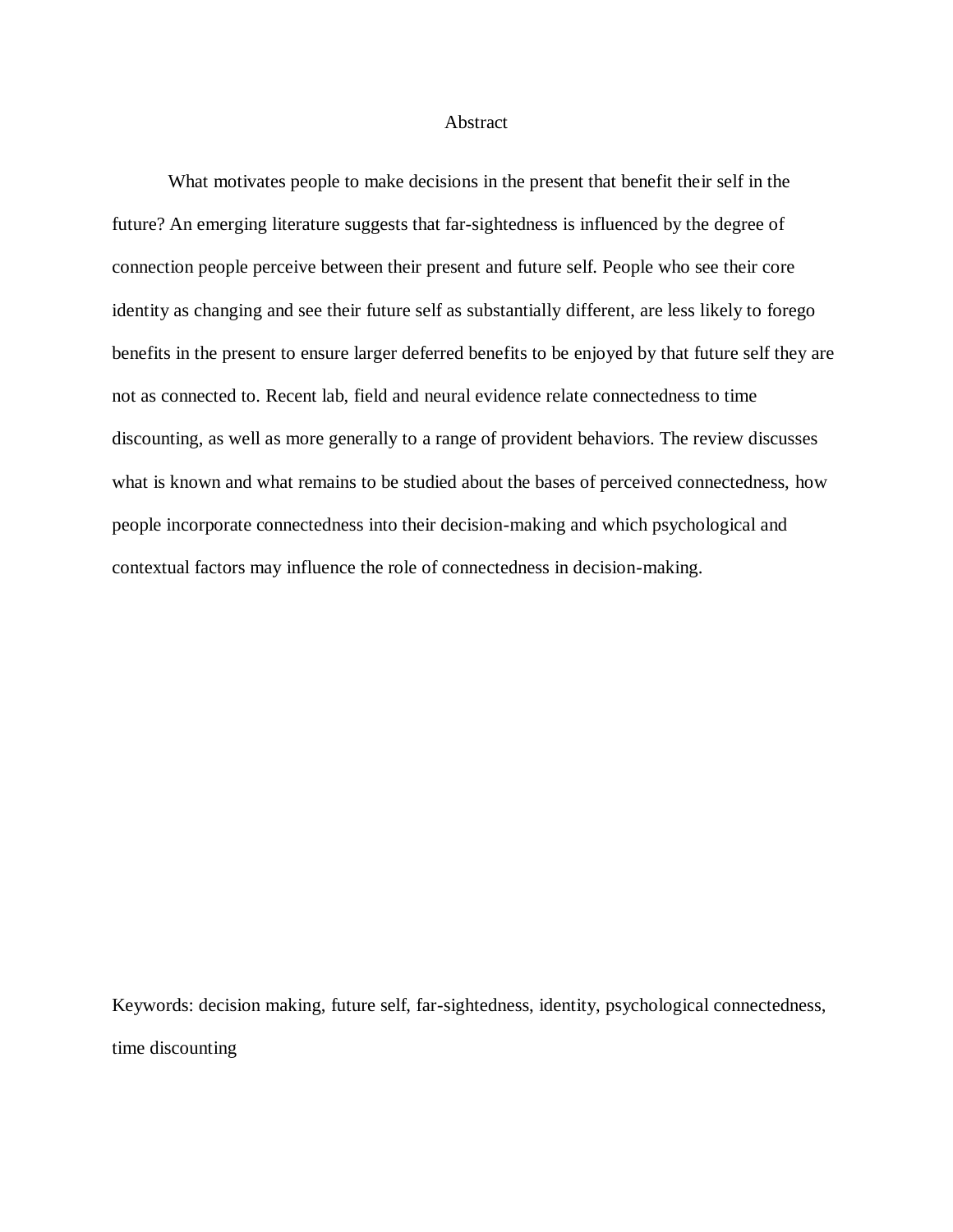People are impatient, often preferring benefits they receive soon over more delayed benefits, in a way that is difficult to fully explain by economic factors. This preference is often characterized as time discounting, such that a resource is seen as less valuable (e.g., is *discounted* more) the more that resource is delayed into the future. A large literature over the last 40 years has documented the preference for sooner-smaller rewards (particularly immediate rewards) over later-larger rewards in time discounting tasks, such as choosing between \$120 now or \$180 in a year (reviewed in Frederick, Loewenstein, & O'Donoghue, 2002).

Even when people generally wish to make more far-sighted choices (e.g., choosing healthy salads over tastier desserts), they often fail to defer gratification, giving in to shortsighted temptations (Ainslie, 1975). People who are impatient in time discounting tasks are more likely to exhibit short-sighted behaviors and the resulting outcomes in their finances, education, career and physical health (reviewed in Urminsky and Zauberman, 2016).

What motivates people to be impatient, prioritizing the present over the future? Time discounting is multiply determined, shaped by a variety of economic and psychological factors (Frederick et. al., 2002; Urminsky and Zauberman, 2016). Recent research has suggested that one key factor in people's impatience is how they perceive the link between their current and future self. People who see the traits that define their own personal identity as changing over time are low in *psychological connectedness to the future self*. Seeing the future self as dissimilar, almost as a different person, can undermine the motivation to care about one's own future self. On the other hand, when people see the traits defining their identity as stable and unlikely to change, they have high psychological connectedness to the future self. Seeing the future self as nearly the same person can instead bolster the motivation to care about that future self's welfare.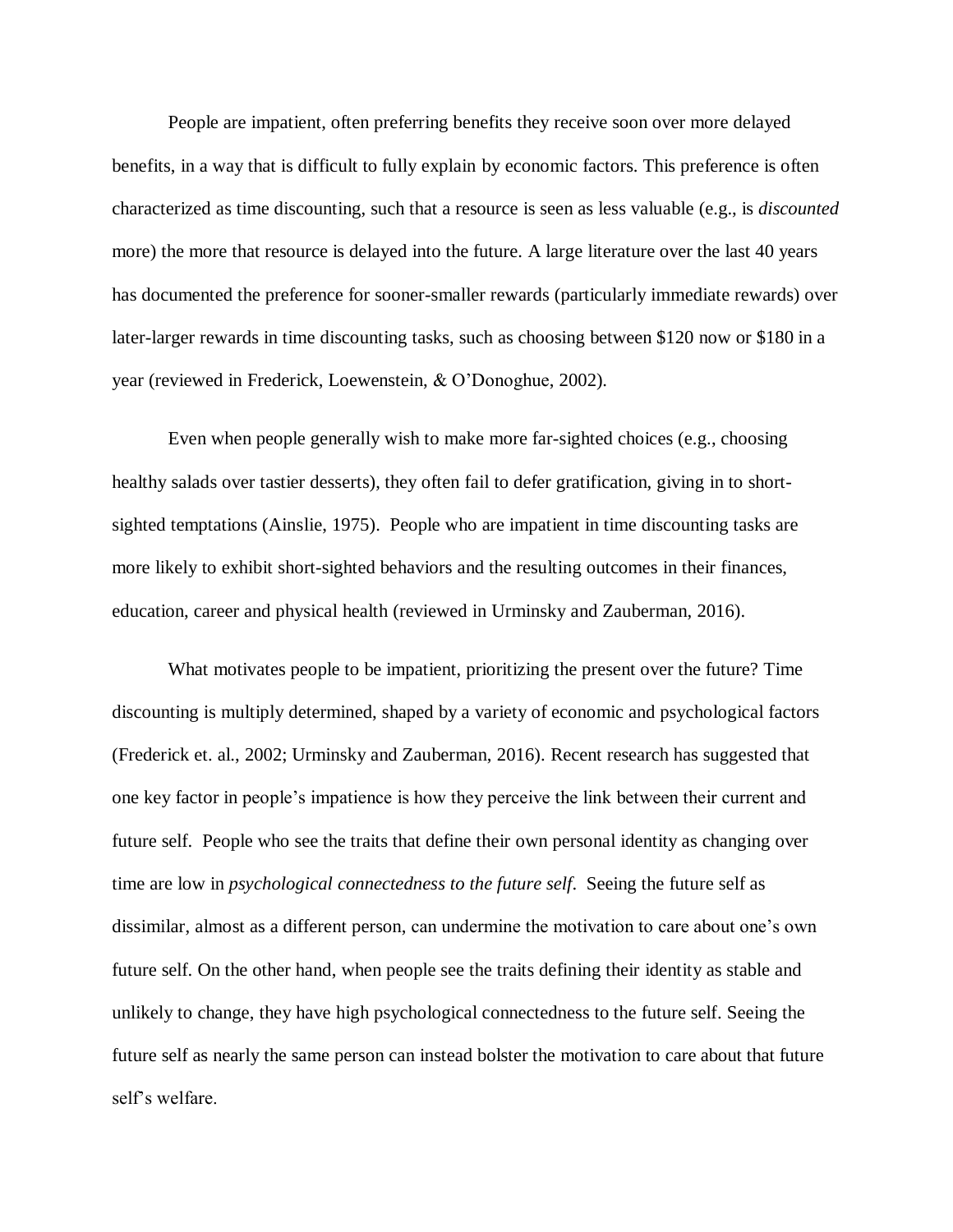## PSYCHOLOGICAL CONNECTEDNESS TO THE FUTURE SELF

The philosopher Derek Parfit first defined connectedness to the future self as the degree to which a person has many strong psychological connections (e.g., memories, intentions, beliefs and desires) that overlap between their present and future self (Parfit 1984, p. 204-209). In his normative argument, when people perceive the future self as very different from the present self, it is rational to care less about the welfare of that future less-connected self. This view of what people *should* do, widely debated in the philosophical literature, raises the empirical question of whether people *would* think that way about decisions involving their future self (Frederick et. al., 2002; Frederick 2006).

Why might a lack of full connectedness contribute to high discounting? Choices that involve a stronger conflict between the interests of the present self (such as \$120 now) and benefits for the future self (\$180 in a year) are particularly difficult. Receiving at least a token immediate benefit (\$10 today added to both options) makes the choice easier and facilitates patience, as if the decision involved competing present and future selves (Urminsky & Kivetz, 2011). In fact, the way people make decisions about their own future often parallels the way they make decisions involving other people.

For many kinds of decisions, people choose similarly for themselves in the future and for other people in the present, but differently for themselves in the present (Pronin, Olivola,  $\&$ Kennedy, 2008). Furthermore, people are less willing to sacrifice their own resources to benefit more socially distant other people than closer others (e.g., social discounting), in much the same way that they are less willing to sacrifice current resources to benefit themselves in the more distant future (time discounting). Both types of reasoning emerge at approximately the same time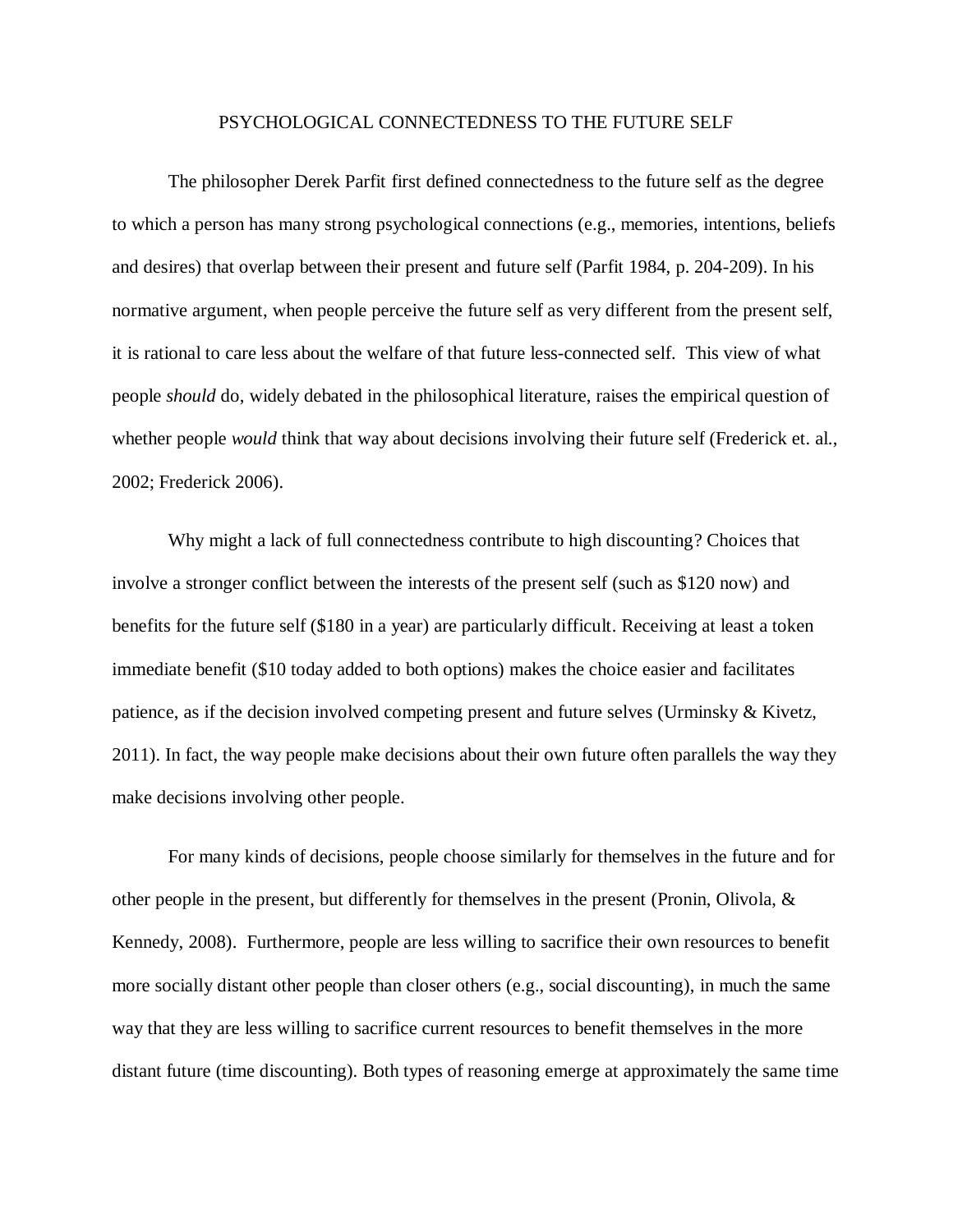in young children (around four years of age; Garon, Johnson, & Steeves, 2011) and both can be described in adults using similar mathematical models (Rachlin & Jones, 2008).

People who socially discount more steeply, prioritizing benefits to their current self over larger benefits to other people, tend to also show stronger time discounting, prioritizing benefits to their current self over larger benefits to their future self (Garon et. al, 2011; Jones & Rachlin, 2009). Likewise, people tend to allocate more resources to the present rather than future self if their brain activation while thinking about their future self is more similar to their brain activation while thinking about other people (Ersner-Hershfield, Wimmer, & Knutson, 2009). This parallel between how people think of their own future self and how they think of others suggests that feeling more connected to the future self may likewise motivate people to care more about benefits experienced by their future self, ultimately resulting in more far-sighted choices.

## PSYCHOLOGICAL CONNECTEDNESS AND FAR-SIGHTED CHOICES

Recent research has directly tested the relationship between psychological connectedness and choices. In one study (Bartels & Urminsky, 2011), graduating college seniors read about life changes related to their upcoming graduation. In the "low connectedness" version, graduation was discussed as also leading to major changes in the person's core identity. In the "high connectedness" version, personal identity was instead described as already fixed and unlikely to be affected by post-graduation life changes. Participants then made a series of choices for a real lottery, between either receiving a \$120 gift certificate in one week (when the drawing would be held) or receiving gift certificates ranging from \$120 to \$240, in a year.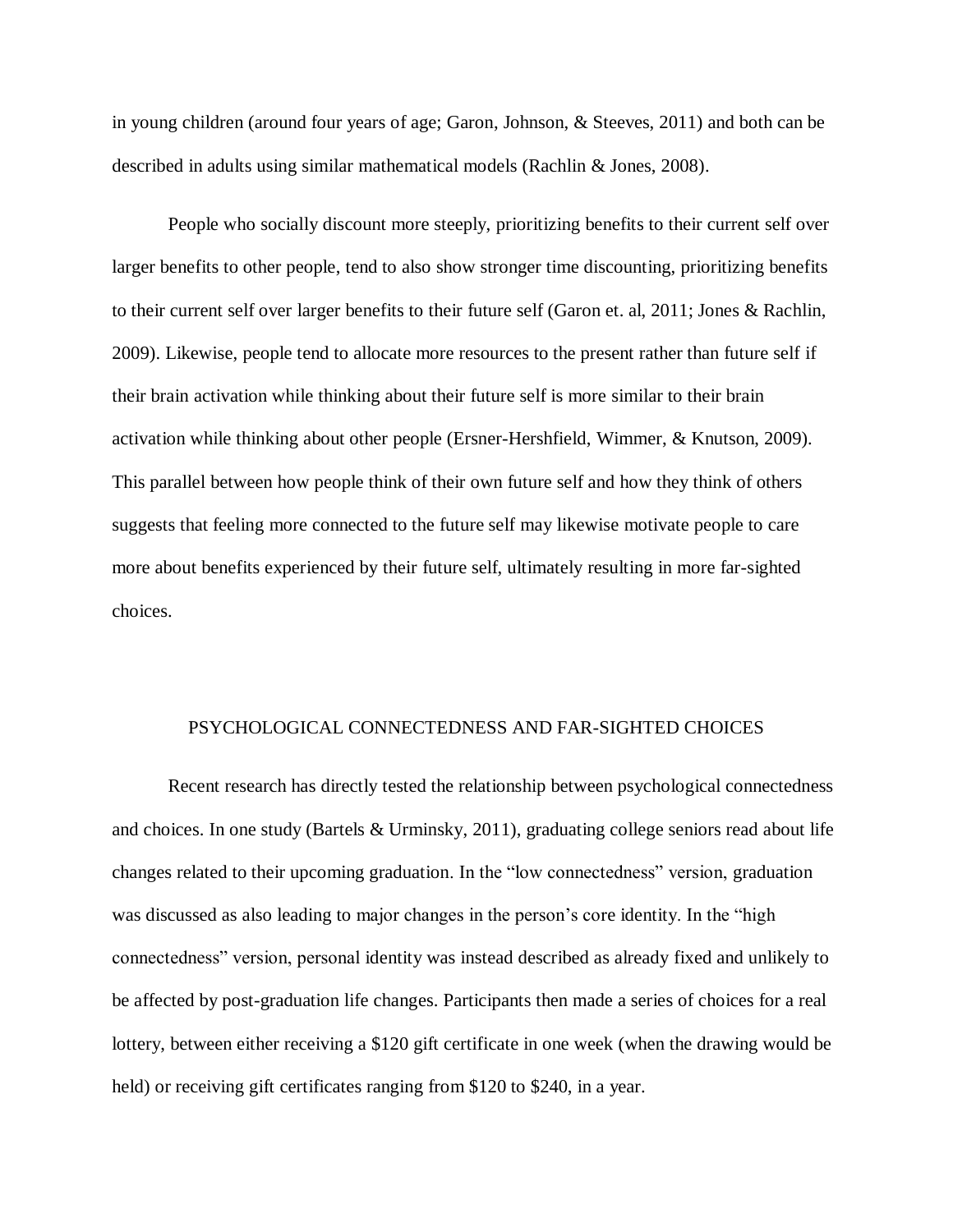

Fig. 1: The effect of connectedness on patience in time discounting, as measured by the proportion of times the more valuable delayed option was chosen. Error bars represent standard errors of the mean proportion. Adapted from Bartels and Urminsky (2011).

Participants in the low connectedness condition, who had read that their impending graduation was associated with a major change in their identity, preferred the immediate lottery rewards. On average, the later certificate needed to be worth at least \$67 more to convince them to wait (Figure 1). In contrast, participants in the high connectedness condition, who had read that their identity would remain stable and would be unaffected by post-graduation life changes, were significantly more patient, willing to wait as long as the later certificate offered an extra \$51 or more.

Other studies have also found that people who are made to feel that their identity is more stable over time are then more patient in both hypothetical and incentive-compatible time discounting tasks (Bartels, Kvaran, & Nichols, 2013; Bartels and Urminsky, 2015), regardless of age or life-stage. Similarly, individual differences in measured connectedness to the future self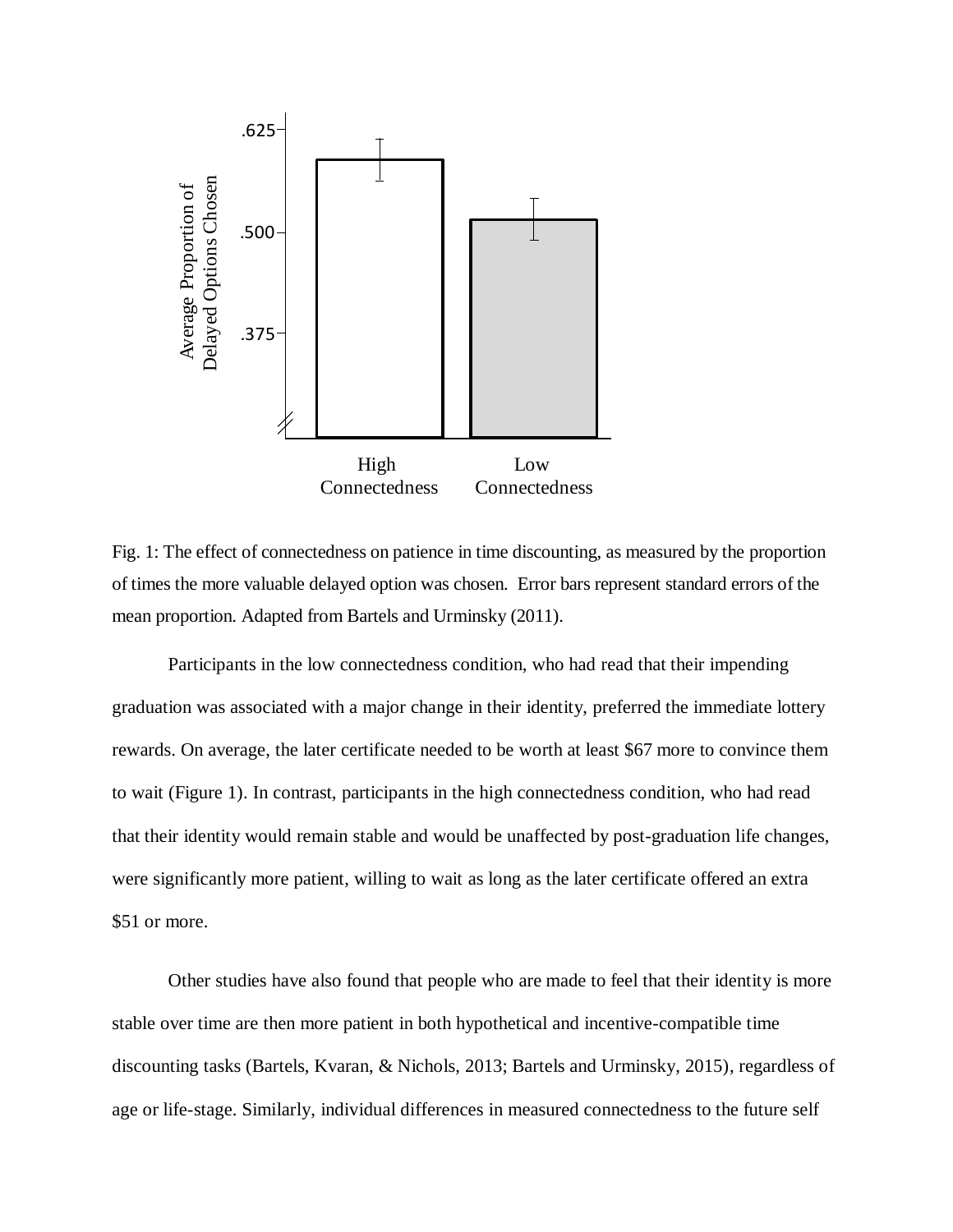often predict time discounting, even controlling for other potentially related psychological constructs (Bartels and Urminsky, 2011; Ersner-Hershfield, Garton, Ballard, Samanez-Larkin, & Knutson, 2009; but not in Frederick 2003) and including incentive-compatible tasks (Ersener-Hershfield et. al., 2009).

Prior research documented inconsistencies in impatience across tasks, such that people are less patient when choosing between a present and future outcome (\$120 now vs. \$180 in 6 months), than when choosing between two future outcomes involving the same degree of delay (\$120 in 6 months vs. \$180 in one year). This non-normative preference is often referred to as hyperbolic discounting (Ainslie, 1975), and may be partially explained by differences in connectedness to the future self over time. People's connectedness to the future self initially declines quickly over time (now vs. in six months) and then continues to decline, but more slowly (in six months vs. in one year; Bartels  $\&$  Rips, 2010). Furthermore, when people anticipate a future event that will substantially change their identity but not their economic circumstances (such as religious conversion), they are more likely to prefer that resources be received before the change and costs allocated after the change. These findings suggest that people are more impatient when making tradeoffs between present and future outcomes (e.g., as opposed to between two future outcomes), in part, because connectedness between the present and future self is typically lower than between future selves at different times.

## WHEN IS CONNECTEDNESS RELEVANT TO DECISION-MAKING?

Connectedness may also help explain other decisions and behaviors associated with prioritizing the interests of the future self. In the financial domain, people who scored higher on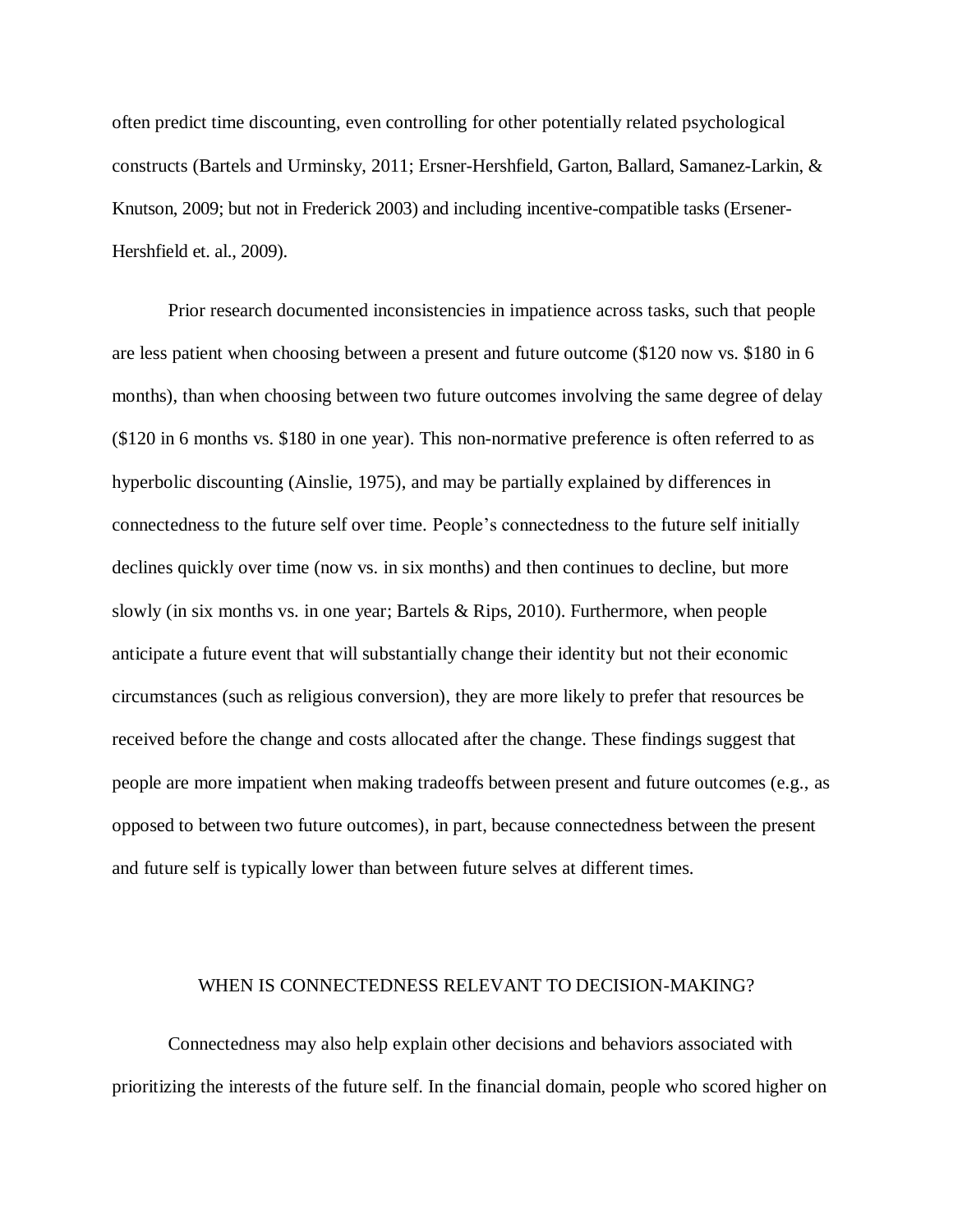connectedness to the future self reported having higher accumulated savings (Ersner-Hershfield, et al, 2009; Joshi & Fast, 2013), chose to spend less money on purchases (when opportunity costs were salient; Bartels & Urminsky, 2015), and kept more money for themselves instead of donating to charity (Bartels et al, 2013).

Connectedness may motivate people to balance short-term consequences with the interests of the future self in other ways as well. Initial research suggests that people higher in connectedness may have more positive views of organizations they would have a relationship with in the future (Zhang & Aggarwal, 2015), engage in less academic procrastination (Blouin-Hudon & Pychyl, 2015) and earn higher grades (Adelman et. al, 2016). When people are more connected, they also believe that they are more deserving of punishment for past unethical behavior (Tierney, Howard, Kumar, Kvaran, & Nichols, 2014), make more ethical choices in the present, and are more likely to keep their future commitments (Hershfield, Cohen, & Thompson, 2012).

The idea of connectedness has also been leveraged to develop conceptually related interventions intended to shift behavior. Providing more vivid visualizations of the future self can increase intended retirement savings (Hershfield et. al, 2011) and reduce unethical intentions and behaviors (Gelder, Hershfield, & Nordgren, 2013). In a field study, savings appeals emphasizing responsibility for the future self increased retirement savings allocations among employees high in connectedness (Bryan & Hershfield, 2011). Some initial research has also suggested that other influences on farsightedness, such as social power (Joshi & Fast, 2013), short vs. long time focus (Lewis & Oyserman, 2015) and temporal markers (e.g., the start of a new month; Dai, Milkman, & Riis, 2015) may affect decision-making, at least in part, because of the effect on connectedness between the current (or past) self and the future self.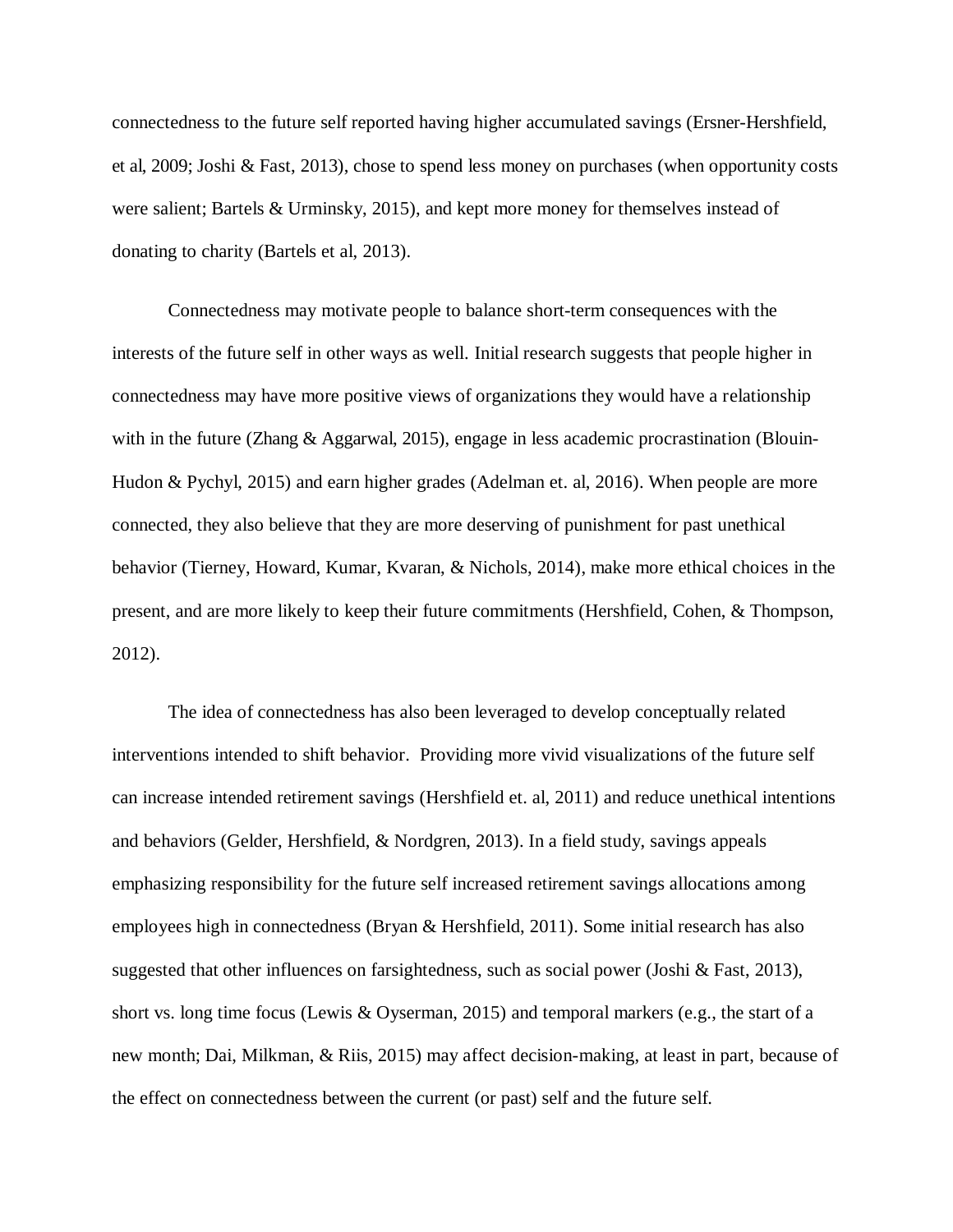While this emerging literature has documented the potential influence of connectedness on a range of future-self-related decisions, less is known about how connectedness fits into a broader model of intertemporal decisions. An important next step is to identify reliable moderators and boundary conditions for these initial findings. Recent work on this question has demonstrated that whether people take into account the future consequences of a decision (e.g., alternative uses for unspent money) is distinct from connectedness, and considering those consequences may be a necessary condition for connectedness to influence decisions (Bartels  $\&$ Urminsky, 2015).



Fig. 2: The joint effect of connectedness and opportunity cost salience on the probability of choosing the more expensive option. In the "Tradeoffs Cued" (high opportunity cost salience) conditions, participants first ranked the items, highlighting the opportunity costs of purchasing . In the "Tradeoffs Not Cued" (low opportunity cost salience) conditions, participants made their choices before ranking items. Error bars represent standard errors of the difference score. Adapted from Bartels and Urminsky (2015).

In one study, manipulations of connectedness and of opportunity cost salience jointly affected participants' choices between cheaper and more expensive products across a range of product categories. When participants were prompted to think about tradeoffs among purchases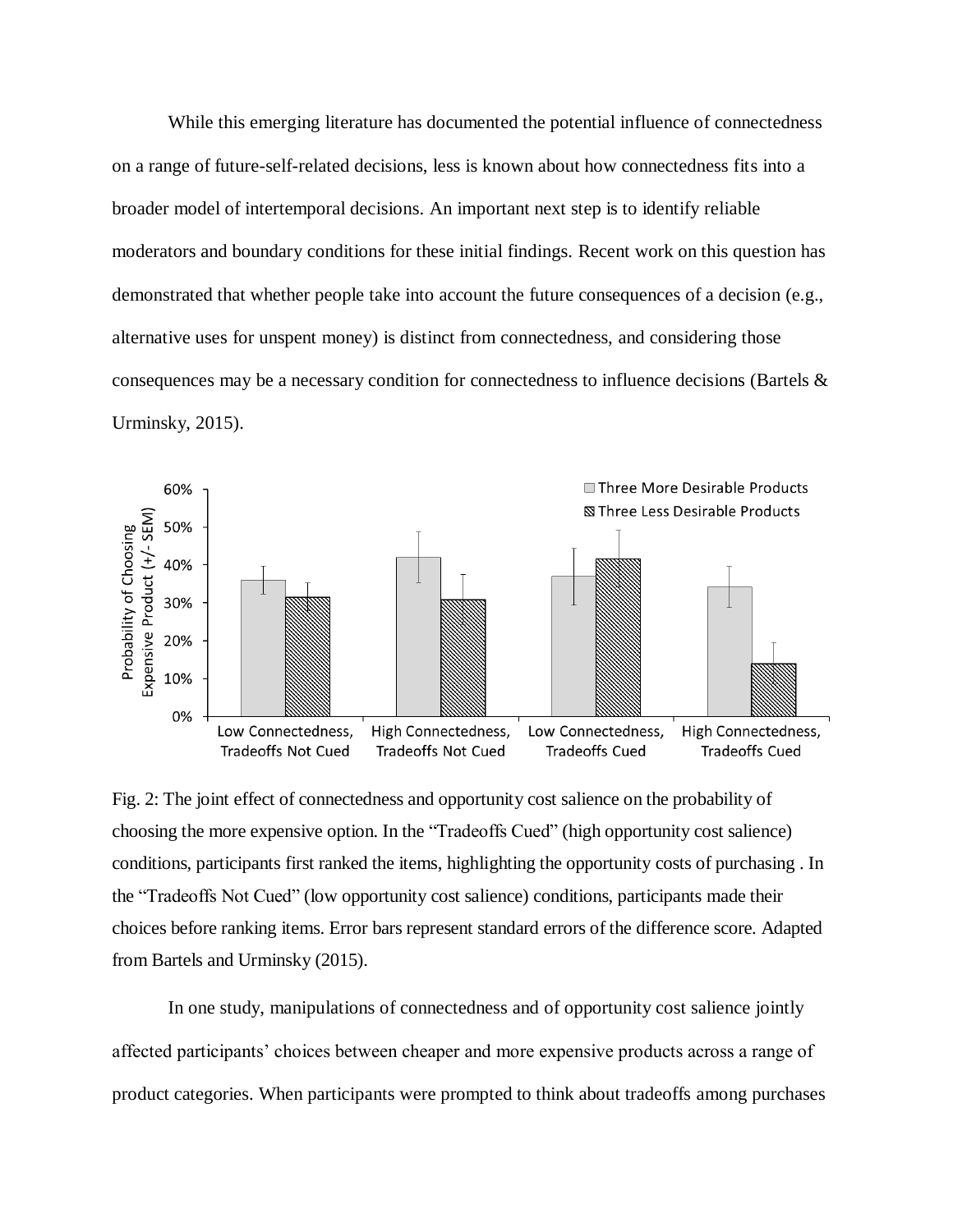(by first ranking the relative importance of product categories), those in the high connectedness condition were less likely to select the expensive versions, compared with participants in the low connectedness condition. This reduction was driven primarily by choices in the categories that participants considered less important (Figure 2). However, when participants were not initially prompted to consider tradeoffs, connectedness had no effect on their choices, presumably because they were less likely to consider the long-term consequences. Being high in connectedness can indeed reduce spending, but not in product categories that people desire the most, and not when people fail to incorporate the long-term consequences of their current spending choices.

#### OPEN QUESTIONS AND FUTURE DIRECTIONS

Recent research has demonstrated that a better understanding of people's connectedness to their future self may help shed light on a broad range of decisions involving tradeoffs between present and future interests. While this represents an auspicious beginning, research is needed to better define the bounds of connectedness-based decision-making. To complement our growing understanding of situations in which psychological connectedness does influence decisions, future work should identify the decisions in which people do not incorporate considerations of connectedness to the future self (e.g., Bartels & Urminsky, 2015). Identifying when it is that connectedness does or does not motivate delay of gratification is particularly relevant.

Other psychological factors, including beliefs about the scarcity of future time and money, whether anticipated changes are positive or negative, how far away the future subjectively appears, uncertainty about future preferences, or the ways in which people think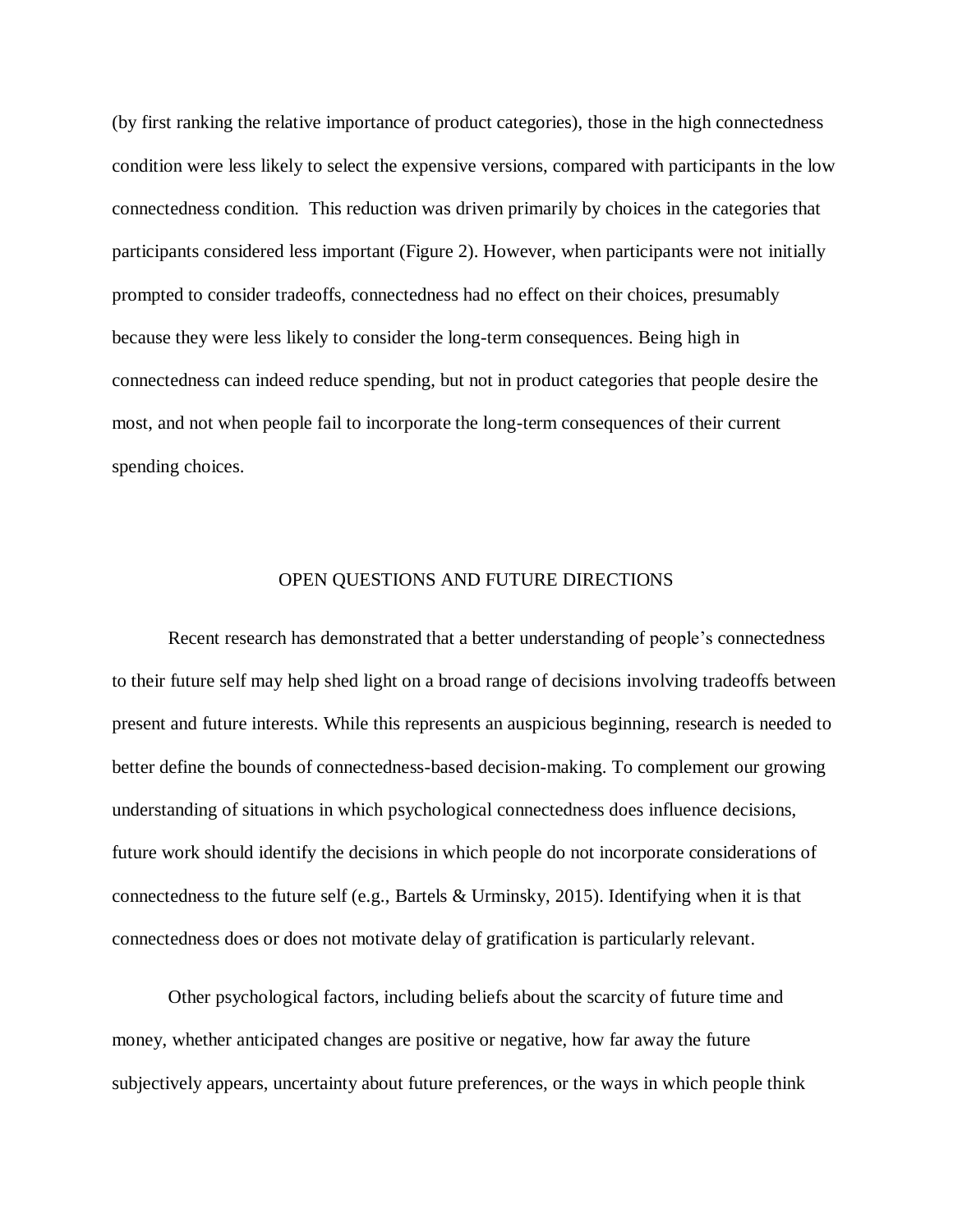about the future (e.g., as less emotional, or as more abstract) are relevant to how they make time discounting decisions (Urminsky & Zauberman, 2016; Zauberman, Kim, Malkoc, & Bettman, 2009). While these factors are distinct from connectedness (Bartels and Urminsky 2011), future research should explore how they may interact with connectedness to jointly impact people's perceptions, decisions and behaviors.

Although connectedness has been measured and manipulated in prior research, little is known about how people's subjective sense of connectedness is initially formed. Identifying antecedents of connectedness is a key question for future research. Prior experiences of either identity-disruptive change or of successfully incorporating change into one's identity, either for oneself or close others, may contribute to subsequently feeling more vs. less connectedness to the future self.

People's sense of connectedness to the future self may be either a holistic top-down sense of stability from which people form judgments of specific changes, or a bottom-up perception, constructed from multiple beliefs about the stability of separate aspects of the self. Some research on personal identity has investigated which characteristics people consider selfdefining, as well as when change is welcomed and when it may be undesirable or disruptive (Oyserman and Markus 1990, Strohminger & Nichols, 2014, Urminsky et. al., 2014, Yang & Urminsky, 2015). Recent findings suggest that people's beliefs about causal inter-relationships among different aspects of their identity impacts which changes would be more disruptive (Chen, Urminsky and Bartels 2016). Extending these approaches may be useful to understand how anticipated changes jointly shape connectedness and impact farsightedness.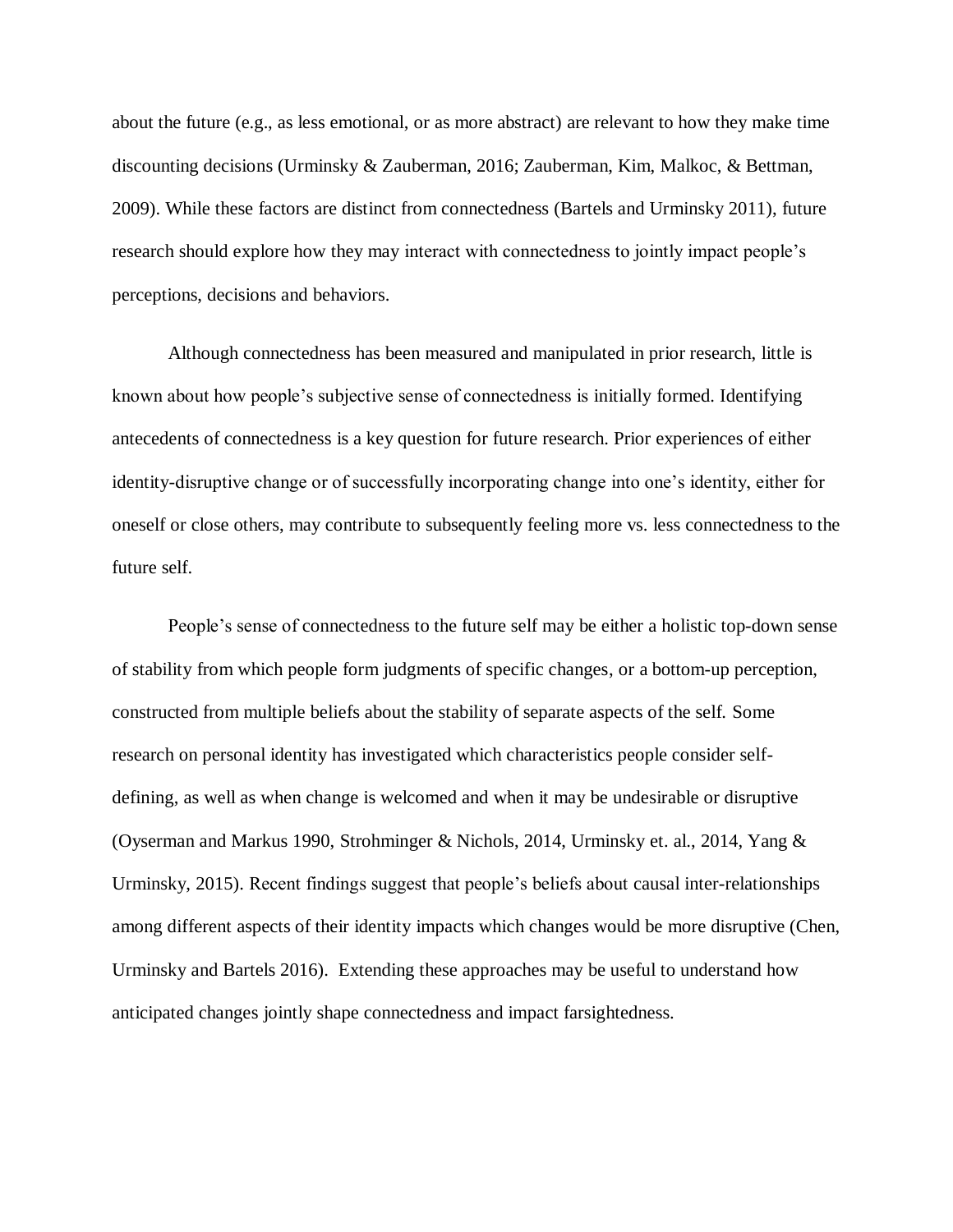Psychological connectedness to the future self may also be relevant to other kinds of decisions in which people's motivation stems from their future self. For example, while connectedness can conflict with present-based pro-social motives (Bartels et. al, 2013), people high in connectedness may be more motivated by legacy concerns, willing to invest not only in their own future self, but in the people (e.g, their children) and institutions that their future self is connected to. Further research is needed to better understand how our motivation to shape the future we will live in is influenced by our beliefs about the persistence over time of the identity that defines each of us as individuals.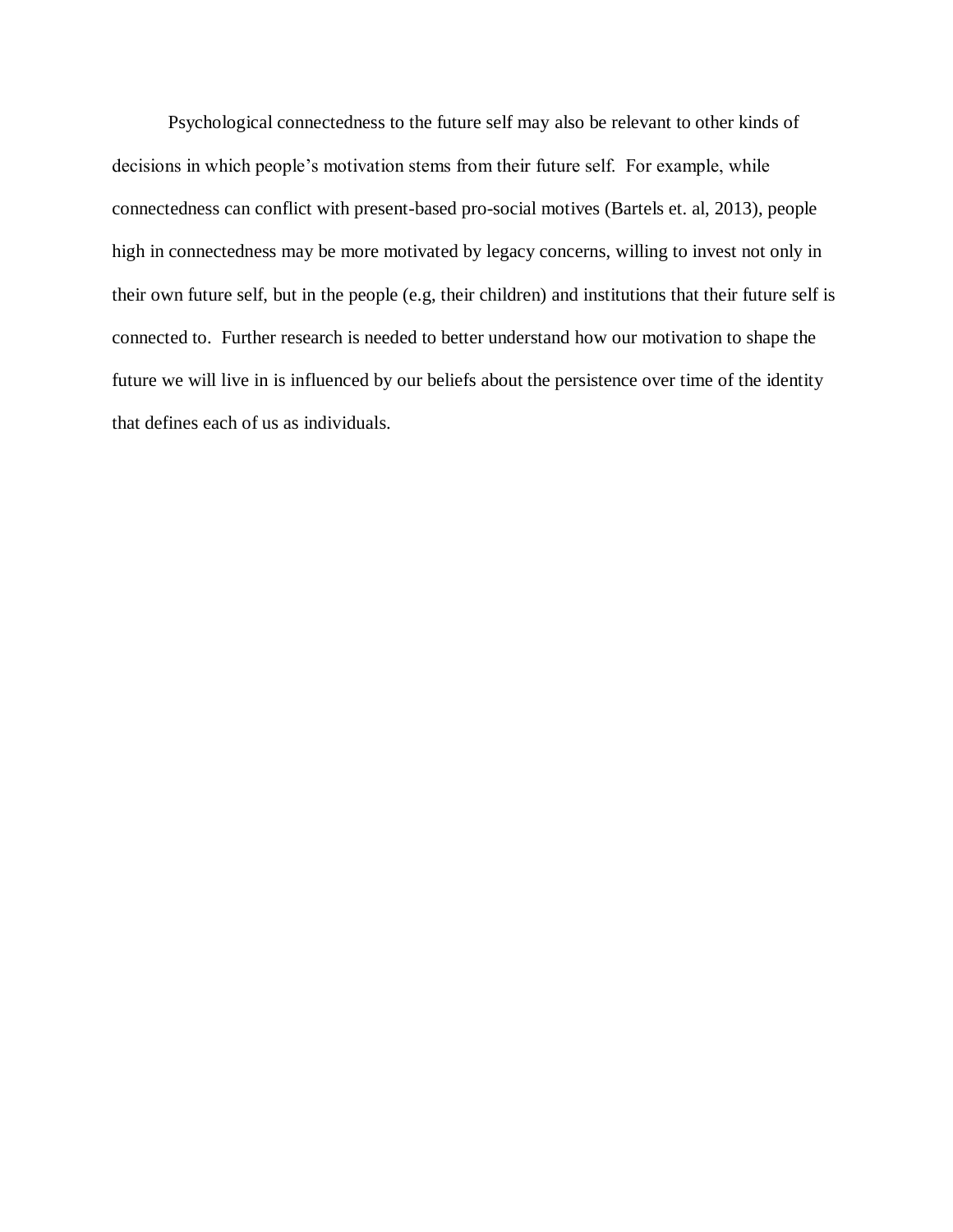# **Recommended Reading**

Bartels & Urminsky (2011). Tests how differences in connectedness across people affects time discounting.

Ersner-Hershfield, Wimmer & Knutson (2008). Tests how similar brain activation when thinking of the future self or others relates to time discounting.

Parfit (1984). Philosophical development of psychological connectedness.

Urminsky et al (2014). Cross-disciplinary review of research on the stability of identity.

Urminsky & Zauberman (2016). Reviews how time discounting relates to decision-making.

## **Acknowledgments**

The author thanks Daniel Bartels, Halley Bayer and Stephanie Chen for their feedback.

# **Declaration of Conflicting Interests**

The author declared no conflicts of interest with respect to this article.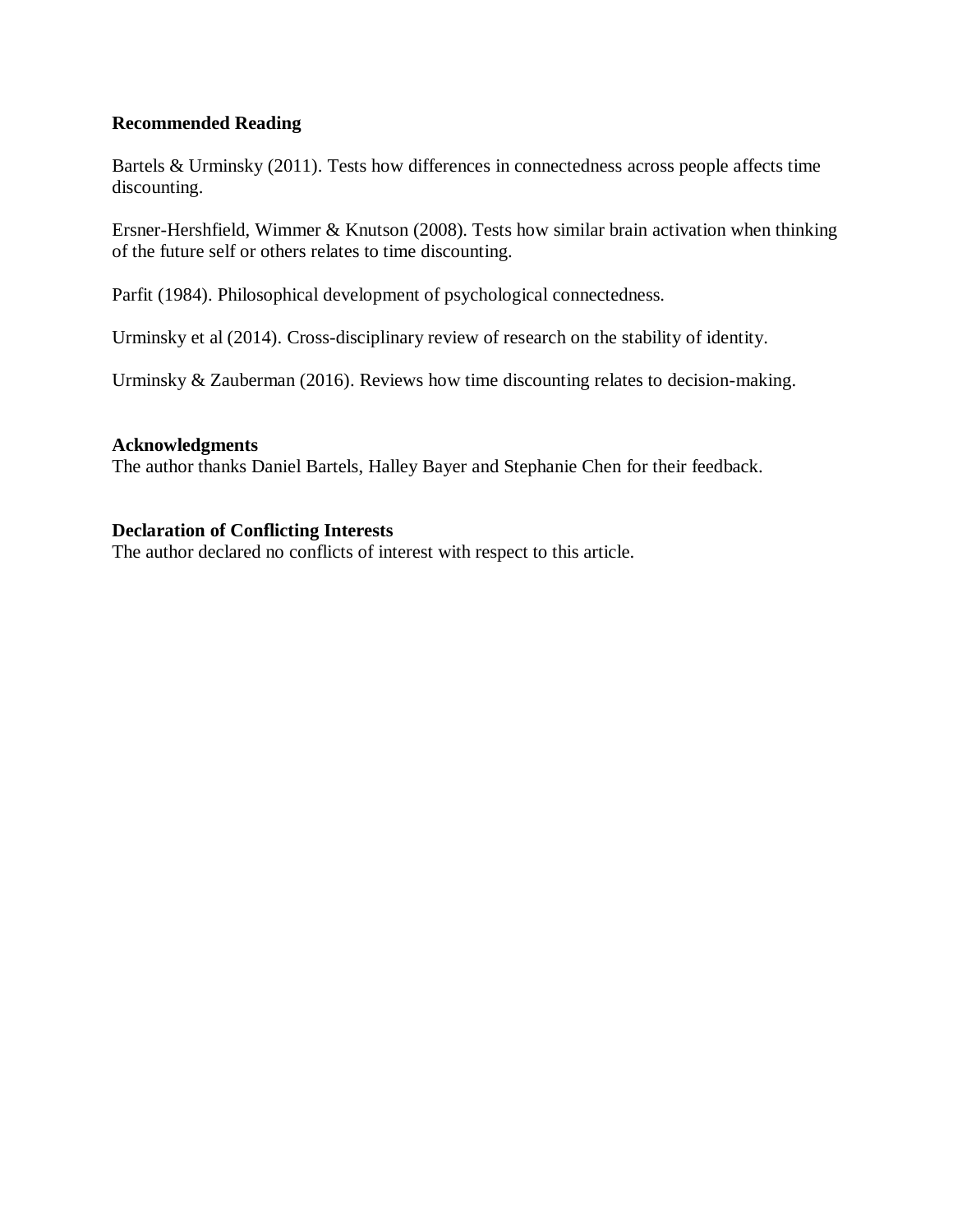#### REFERENCES

- Adelman, R. M., Herrmann, S. D., Bodford, J. E., Barbour, J. E., Graudejus, O., Okun, M. A., & Kwanm, V. S. (2016). Feeling closer to the future self and doing better: Temporal psychological mechanisms underlying academic performance. *Journal of Personality*, forthcoming (published online April 4, 2016)
- \*Ainslie, G. (1975). Specious reward: a behavioral theory of impulsiveness and impulse control. *Psychological Bulletin*, 82(4), 463.
- Bartels, D. M., & Rips, L. J. (2010). Psychological connectedness and intertemporal choice. *Journal of Experimental Psychology: General*, 139, 49-69.
- Bartels, D. M., Kvaran, T., & Nichols, S. (2013). Selfless giving. *Cognition*,*129*(2), 392-403.
- Bartels, D. M., & Urminsky, O. (2011). On intertemporal selfishness: How the perceived instability of identity underlies impatient consumption. *Journal of Consumer Research*, 38(1), 182-198.
- Bartels, D. M., & Urminsky, O. (2015). To know and to care: How awareness and valuation of the future jointly shape consumer savings and spending. *Journal of Consumer Research,* 41(6), 1469-1485
- Blouin-Hudon, E. M. C., & Pychyl, T. A. (2015). Experiencing the temporally extended self: Initial support for the role of affective states, vivid mental imagery, and future selfcontinuity in the prediction of academic procrastination. *Personality and Individual Differences*, 86, 50-56.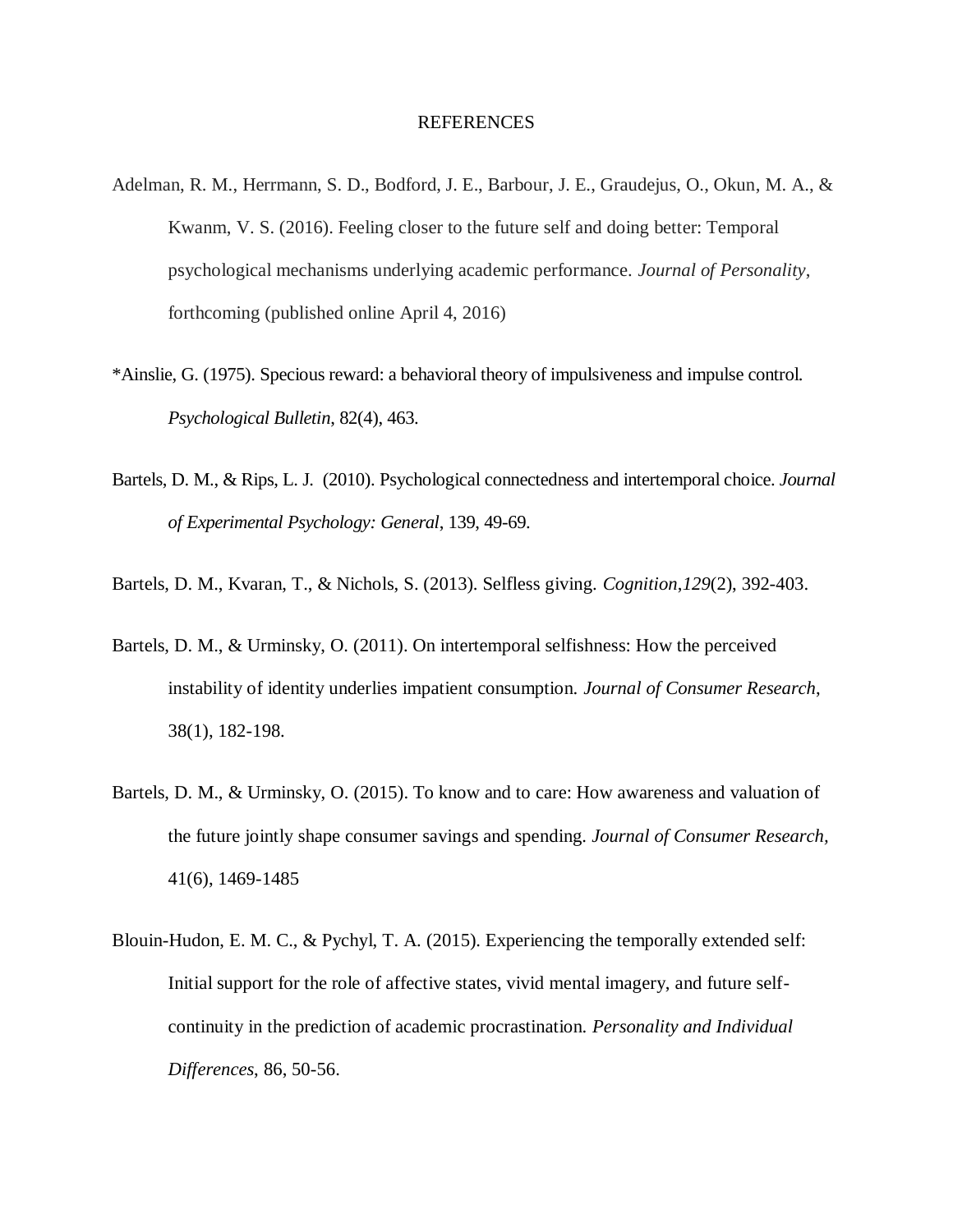- Bryan, C.J., & Hershfield, H.E. (2011). You owe it to yourself: Boosting retirement saving with a responsibility-based appeal. *Journal of Experimental Psychology: General,* 141(3), 429-432.
- Chen, S., Urminsky, O. and Bartels, D. M. (2016). Beliefs about the causal structure of the selfconcept determine which changes disrupt personal identity. *Psychological Science*, *forthcoming*
- Dai, H., Milkman, K. L., & Riis, J. (2015). Put your imperfections behind you: Temporal landmarks spur goal initiation when they signal new beginnings. *Psychological Science,* 26(12), 1927-1936
- Ersner-Hershfield, H., Garton, M. T., Ballard, K., Samanez-Larkin, G. R., & Knutson, B. (2009). Don't stop thinking about tomorrow: Individual differences in future self-continuity account for saving. *Judgment and Decision Making*, 4(4), 280.
- Ersner-Hershfield, H., Wimmer, G. E., & Knutson, B. (2009). Saving for the future self: Neural measures of future self-continuity predict temporal discounting. *Social Cognitive and Affective Neuroscience*, 4(1), 85-92.
- \*Frederick, S., Loewenstein, G., & O'Donoghue, T. (2002). Time discounting and time preference: a critical review, *Journal of Economic Literature*, 40(2), 351–401.
- Frederick, S. (2003). Time preference and personal identity. In *Time and decision*, Loewenstein, G, Read, D. & Baumeister, R. (Eds), New York, NY, US: Russell Sage Foundation, 89- 113.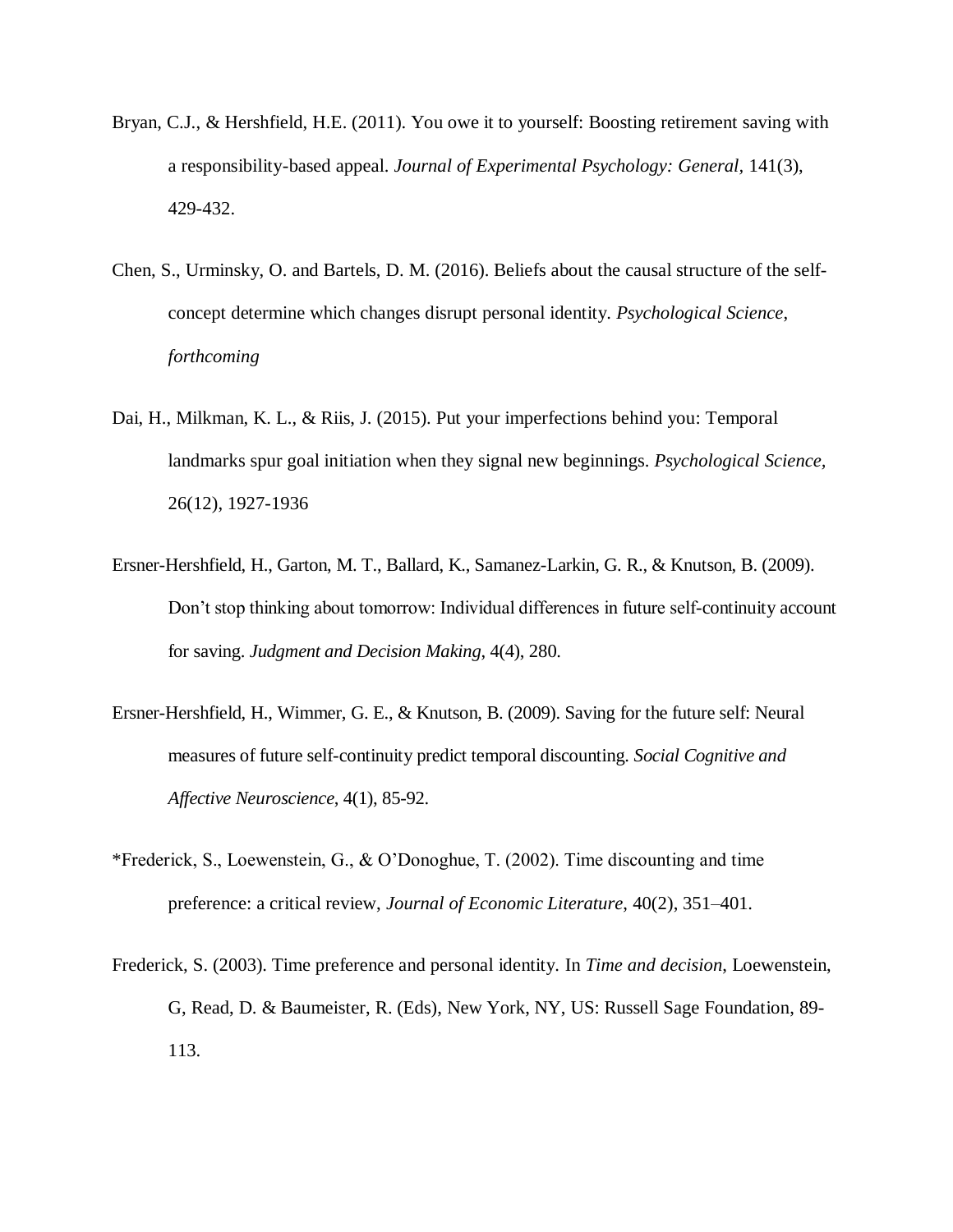- Frederick, S. (2006) Valuing future life and future lives: A framework for understanding discounting. *Journal of Economic Psychology* 27(5), 667-680.
- Garon, N., Johnson, B., & Steeves, A. (2011). Sharing with others and delaying for the future in preschoolers. *Cognitive Development*, 26(4), 383-396.
- Hershfield, H. E., Cohen, T. R., & Thompson, L. (2012). Short horizons and tempting situations: Lack of continuity to our future selves leads to unethical decision making and behavior. *Organizational Behavior and Human Decision Processes*, 117(2), 298-310.
- Hershfield, H. E., Goldstein, D. G., Sharpe, W. F., Fox, J., Yeykelis, L., Carstensen, L. L., & Bailenson, J. N., (2011). Increasing saving behavior through age-progressed renderings of the future self, *Journal of Marketing Research* 48, no. SPL: S23-S37.
- Jones, B. A., & Rachlin, H. (2009). Delay, probability, and social discounting in a public goods game. *Journal of the Experimental Analysis of Behavior*, 91(1), 61-73.
- Joshi, P. D., & Fast, N. J. (2013). Power and reduced temporal discounting. *Psychological Science*, 24(4), 432.
- Lewis Jr, N. A., & Oyserman, D. (2015). When does the future begin? Time metrics matter, connecting present and future selves. *Psychological Science*, 26(6), 816-825.
- Oyserman, D., & Markus, H. R. (1990). Possible selves and delinquency.*Journal of personality and social psychology*, *59*(1), 112.
- Parfit, D. (1984). *Reasons and persons*, Oxford, UK: Oxford University Press.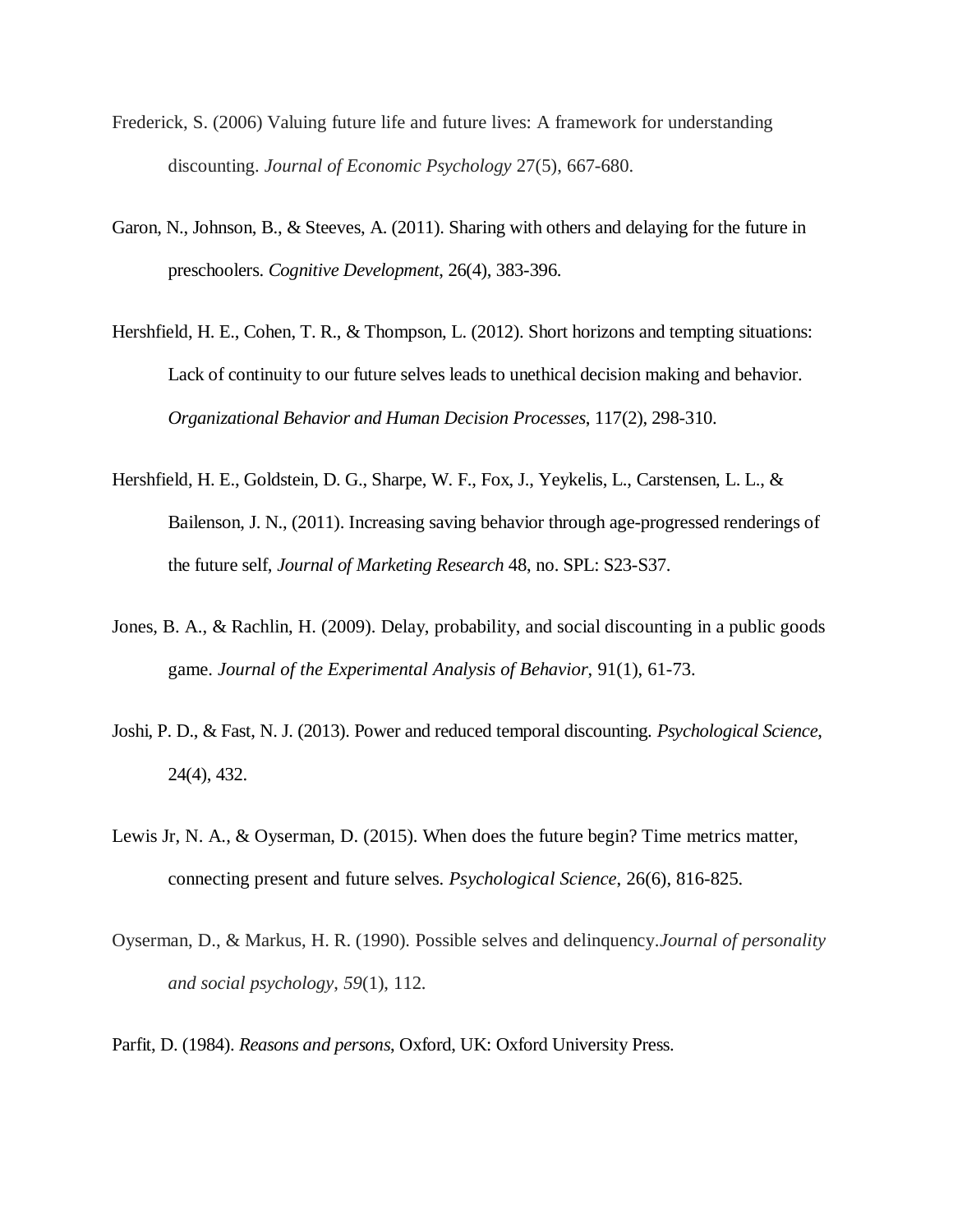- Pronin, E., Olivola, C. Y., & Kennedy, K. A. (2008). Doing unto future selves as you would do unto others: Psychological distance and decision making. *Personality and Social Psychology Bulletin*, *34*(2), 224-236.
- Rachlin, H., & Jones, B. A. (2008). Social discounting and delay discounting. *Journal of Behavioral Decision Making*, 21(1), 29.

Strohminger, N., & Nichols, S. (2014). The essential moral self. *Cognition*, 131(1), 159-171.

- Tierney, H., Howard, C., Victor, K., Kvaran, T., & Nichols, S. (2014) How many of us are there? *Advances in Experimental Philosophy of Mind*, 181.
- Urminsky, O., & Kivetz, R. (2011). Scope insensitivity and the 'mere token' effect. *Journal of Marketing Research*: 48(2), pp. 282-295.
- \*Urminsky, O., Bartels, D. M., Giuliano, P., Newman, G. E., Puntoni, S., & Rips, L. (2014). Choice and self: how synchronic and diachronic identity shape choices and decision making. *Marketing Letters*, 25(3), 281-291.
- \*Urminsky, O., & Zauberman, G. (2016). The psychology of intertemporal preferences, Forthcoming, *Blackwell handbook of judgment and decision making*, George Wu and Gideon Keren (eds), Wiley-Blackwell.
- Van Gelder, J. L., Hershfield, H. E., & Nordgren, L. F. (2013). Vividness of the future self predicts delinquency. *Psychological Science*, 24(6), 974-980.
- Yang, A. X., & Urminsky, O. (2015). The foresight effect: Local optimism motivates consistency and local pessimism motivates variety. *Journal of Consumer Research*, 42(3), 361-377.